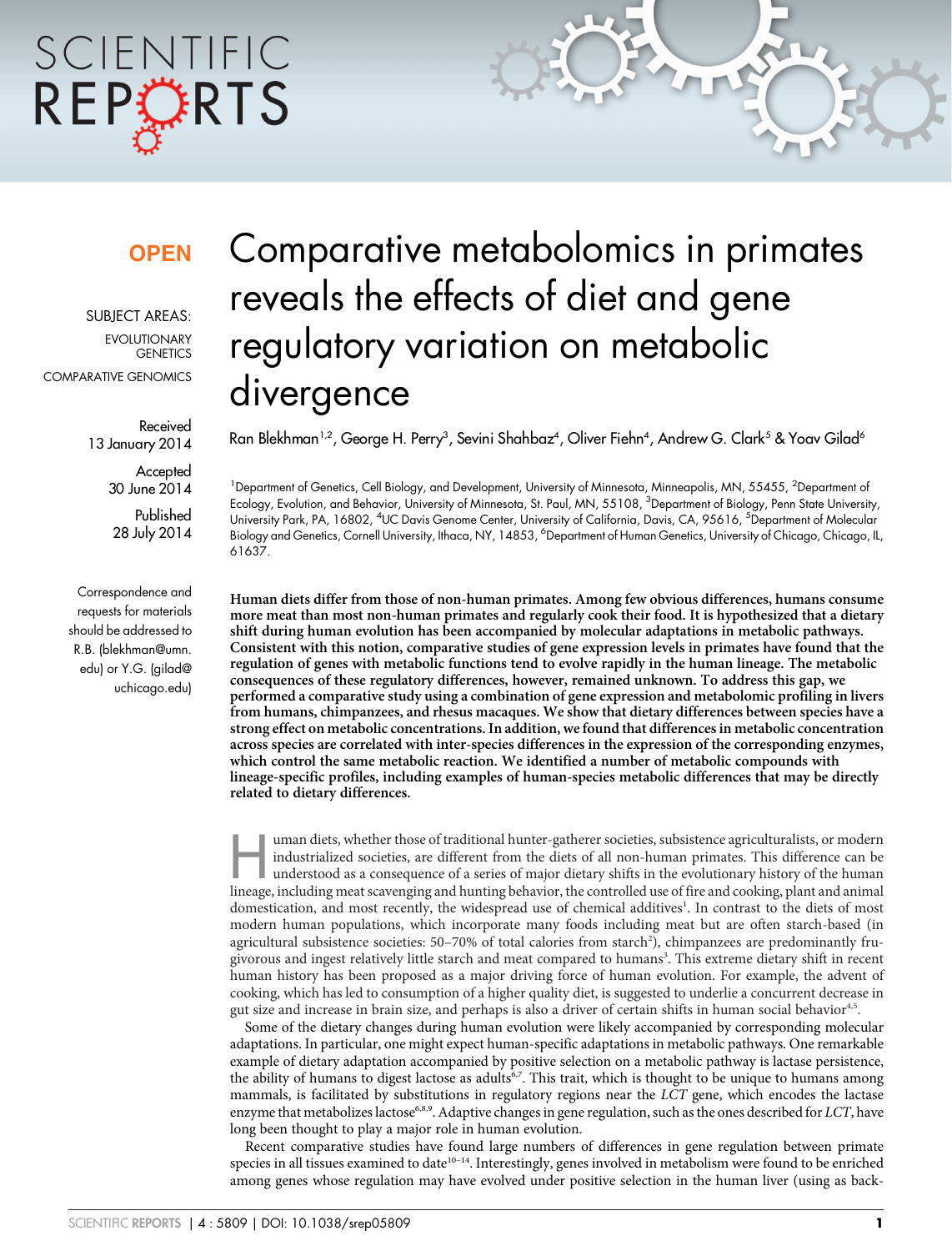ground for the enrichment analysis the particular set of genes expressed in the liver in the first place<sup>13,14</sup>). Moreover, genes involved in metabolism are also enriched among genes whose promoters show evidence for positive selection in humans<sup>15</sup>. These results suggest an important role for gene regulatory evolution in dietary and metabolic adaptation, and prompt a further investigation of inter-primate gene expression differences in the context of metabolic differences between species.

Here, we employed gas chromatography/time-of-flight mass spectrometry (GC-TOF MS) to quantify the levels of hundreds of nutrients and metabolic compounds in livers from humans, chimpanzees (Pan troglodytes), and rhesus macaques (Macaca mulatta), using samples from six individuals from each species, from which we previously collected gene expression data (from the same individuals) $14$ . We compared the liver metabolic profiles of the three species and obtained a partial view of the effects of inter-species dietary differences on liver metabolism. Moreover, by considering the metabolic profiles along with gene expression measurements from the same samples, we gained insight into the interplay between the regulation of enzymes and between-species metabolic and dietary differences.

#### **Results**

We used GC-TOF MS to measure metabolite concentrations in liver samples from six human, six chimpanzee, and six rhesus macaque individuals. We performed three technical replicates for each sample, for a total of 54 measurements. The identities of all metabolites were validated through a multi-tiered matching algorithm in our in-house BinBase database system<sup>16</sup> using retention index information in addition to mass spectral matching, unique ion characteristics, peak purity, and signal/noise metadata for final metabolite reporting (Supplementary Methods).

Overall we measured the concentration of 399 metabolites in all samples, of which 177 were known and had an associated name. This number of measured metabolites is roughly 20% greater than usually found in human body fluids<sup>17</sup>, reflecting the higher metabolic activity and complexity in liver tissues. After normalization, we performed quality control by using a principal component analysis and intercorrelation analysis of the data, and excluded three outlier replicates. In addition, we regressed out two principal components that represented non-biological artifacts, such as an apparent batch effect (see Supplementary Methods). The complete dataset used in all following analyses is available in Supplementary Table S1.

Differences in metabolite levels between species. Our main goal was to identify differences in metabolite concentrations among species. To do so, we used a linear mixed-effects model, with a fixed effect for species, to analyze the normalized comparative metabolomics data (see Methods). Using likelihood-ratio tests within the framework of the linear model, we identified metabolites with significant differences in concentration between each pair of species (FDR  $<$  0.05). We thus classified the concentration of 122, 96, and 29 metabolites as significantly different between humanchimpanzee, human-rhesus macaque, and chimpanzee-rhesus macaque, respectively (see Supplementary Fig. S3). Overall, the concentrations of 129 metabolites differ between human and either of the other two species, yet show no evidence for differences between chimpanzee and rhesus macaque. The number of species-specific changes in metabolite concentration (Supplementary Fig. S2) is much smaller for chimpanzee (62) and rhesus macaque (36).

In order to characterize further the metabolites that show humanspecific changes in concentration levels, we first focused on metabolites for which names have been identified in the KEGG database [\(http://www.kegg.jp18](http://www.kegg.jp18)). We defined a human-specific metabolic pattern as a significant difference in concentration level between human and both chimpanzee and rhesus macaque (FDR  $<$  0.05), while showing no evidence for difference between the two non-human

primates (FDR  $>$  0.1). We found 21 metabolites with concentration levels consistent with this inter-species pattern, which also have a known name and record in KEGG (shown in Fig. 1).

We expect that a number of the human-specific metabolite concentrations are likely the result of modern human-specific diet (namely, these may reflect environmental effects on metabolic profiles). For example, erythritol, which has a significantly higher concentration in humans compared to the non-human primates, is sugar alcohol that is often used as a food sweetener. In addition, glucose, mono olein (palm oil), and quinic acid (a metabolite obtained from coffee beans) all have higher concentration in humans, consistent with their higher abundance in a industrialized agricultural society human diet.

Other examples may reflect more ancient shifts in diet during human evolution. For example, salicylic acid, an important plant hormone<sup>19</sup>, is found at significantly lower concentration in the human liver compared with the livers of the non-human primates. Major dietary sources for salicylic acid include plants and fruits, and it is especially high in berries, as well as in some herbs and spices. On the other hand, cereals, meat, fish, poultry, eggs, and dairy products contain little to no salicylic acid<sup>20</sup>. This result is therefore consistent with differences in diet among the three primate species, as well as with previous observations that serum salicylic acid level is higher in vegetarians compared to non-vegetarians<sup>21</sup>.

Inter-species differences in metabolic pathways. Since it is difficult to make sense of inter-species differences in individual metabolites, we aggregated the evidence that support human-specific concentrations of compounds in metabolic pathways. To do so, we extracted pathway information from KEGG and examined the combined evidence for species-specific changes in the metabolic pathway by considering the P-values associated with tests for inter-species differences in individual metabolite concentration (Supplementary Methods). The pathways showing the strongest evidence for humanspecific metabolic patterns (Supplementary Table S3) include lysine degradation, arginine and proline metabolism, phenylalanine metabolism, phenylalanine, tyrosine and tryptophan biosynthesis, taurine and hypotaurine metabolism, cyanoamino acid metabolism, glutathione metabolism, and primary bile acid biosynthesis. It is not always clear how these pathways may be related to human-specific diets, but primary bile acid biosynthesis is a metabolic pathway whose primary function is to facilitate processing of dietary fat. This result is consistent with a human diet that is richer in meat and fat compared to the diet of the two non-human primates<sup>3</sup>.

In order to gain further insight on metabolic interactions among compounds that show human-specific levels, we used the Ingenuity pathway analysis tool ([http://www.ingenuity.com/\)](http://www.ingenuity.com) to explore known interaction networks (Fig. 2). We found an interaction network that involves eleven of the 21 human-specific metabolites, with four of them (hippuric acid, glycine, AMP, and D-glucose) participating in the same metabolic reactions. The two most significantly enriched molecular functions among compounds in this network include Cell-To-Cell Signaling and Interaction, and Energy Production (Supplementary Table S4;  $P < 0.05$ ). The two top canonical pathways enriched among metabolites in the network are Lysine Degradation and Insulin Receptor Signaling (Supplementary Table  $S5$ ;  $P < 0.01$ ). That some of the metabolites showing human-specific patterns are involved in the same reactions indicates that the interspecies pattern we observe may reflect shifts in particular metabolic phenotypes.

Network-level view of differential concentration in metabolic reactions. Using metabolic pathway data from KEGG also allows us to examine changes in metabolite concentration between species in the context of the large-scale metabolic network. To do so, we examined the correlation between the number of reactions each metabolite is involved in, and the extent to which the concen-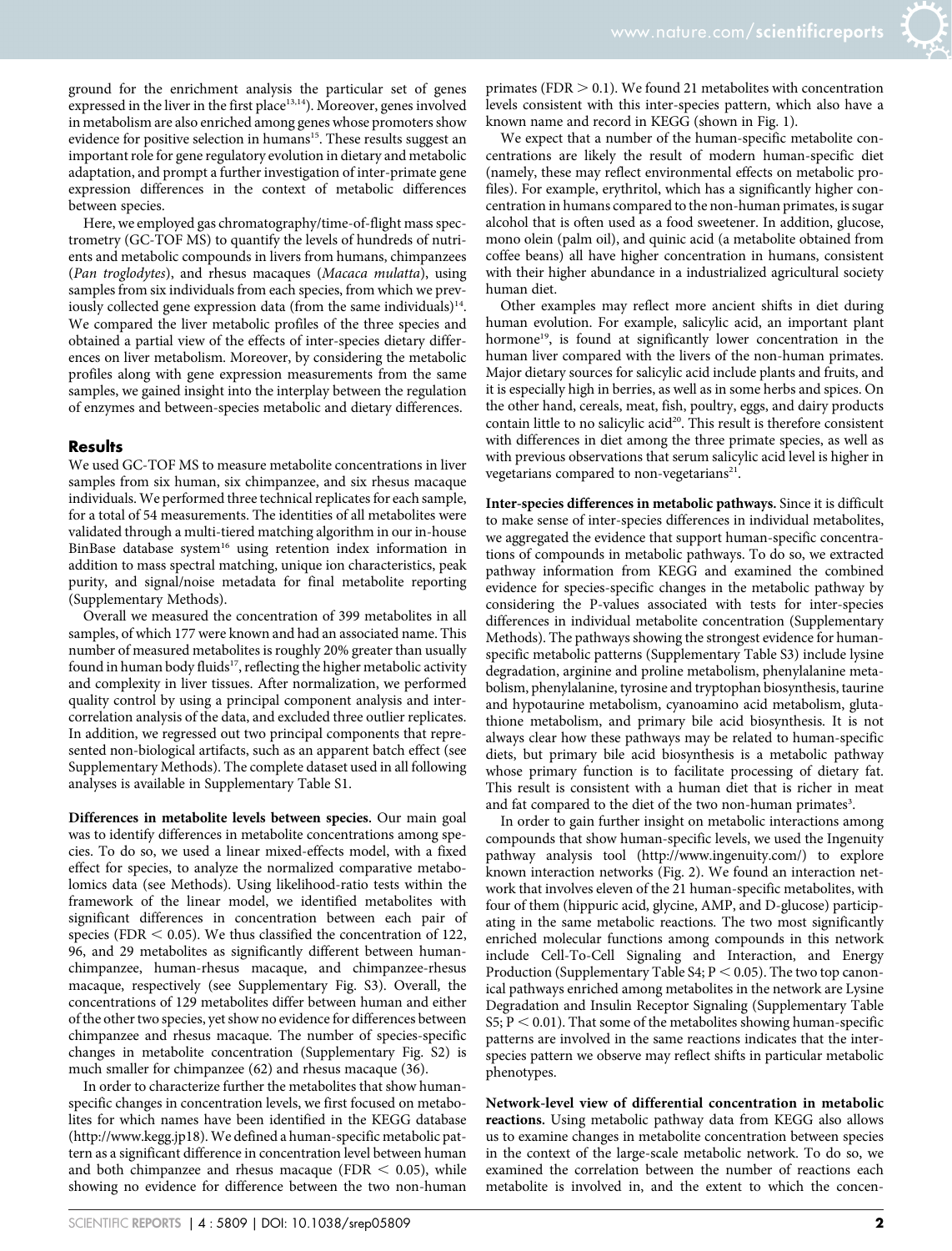

Figure 1 | Known metabolites with human-specific levels. Metabolite levels (y-axis, log-scale) in human (red), chimpanzee (green), and rhesus macaque (black). Error bars represent the  $\pm$ SE within each species.

tration of the metabolite differs between species. As a first step, we summarized the number of reactions each metabolite is involved in and plotted the distribution of this quantity across metabolites (Supplementary Fig. S4). We found that although most metabolites are involved in fewer  $(<10)$  reactions, the distribution has a long tail as few metabolites are involved in many reactions. We therefore divided the metabolites into two groups, termed low- and highconnectivity metabolites, using 20 reactions as the cutoff (this is an arbitrary cutoff, but using a range of alternative cutoffs did not qualitatively change the subsequent result; see Supplementary Methods).

We then compared the distribution of likelihood ratio statistics for tests of inter-species differences in concentration between the highand low-connectivity metabolite groups. We found that metabolites involved in many reactions are less likely to differ between human and either chimpanzee or rhesus macaque (Supplementary Fig. S5).



Figure 2 | Interaction network enriched with human-specific metabolites. Shaded nodes indicate metabolites showing a human-specific concentration, with undashed lines connecting compounds involved in the same metabolic reaction. Orange lines are connecting human-specific metabolites. The interaction network was generated using the Ingenuity Pathway Analysis (IPA) tool.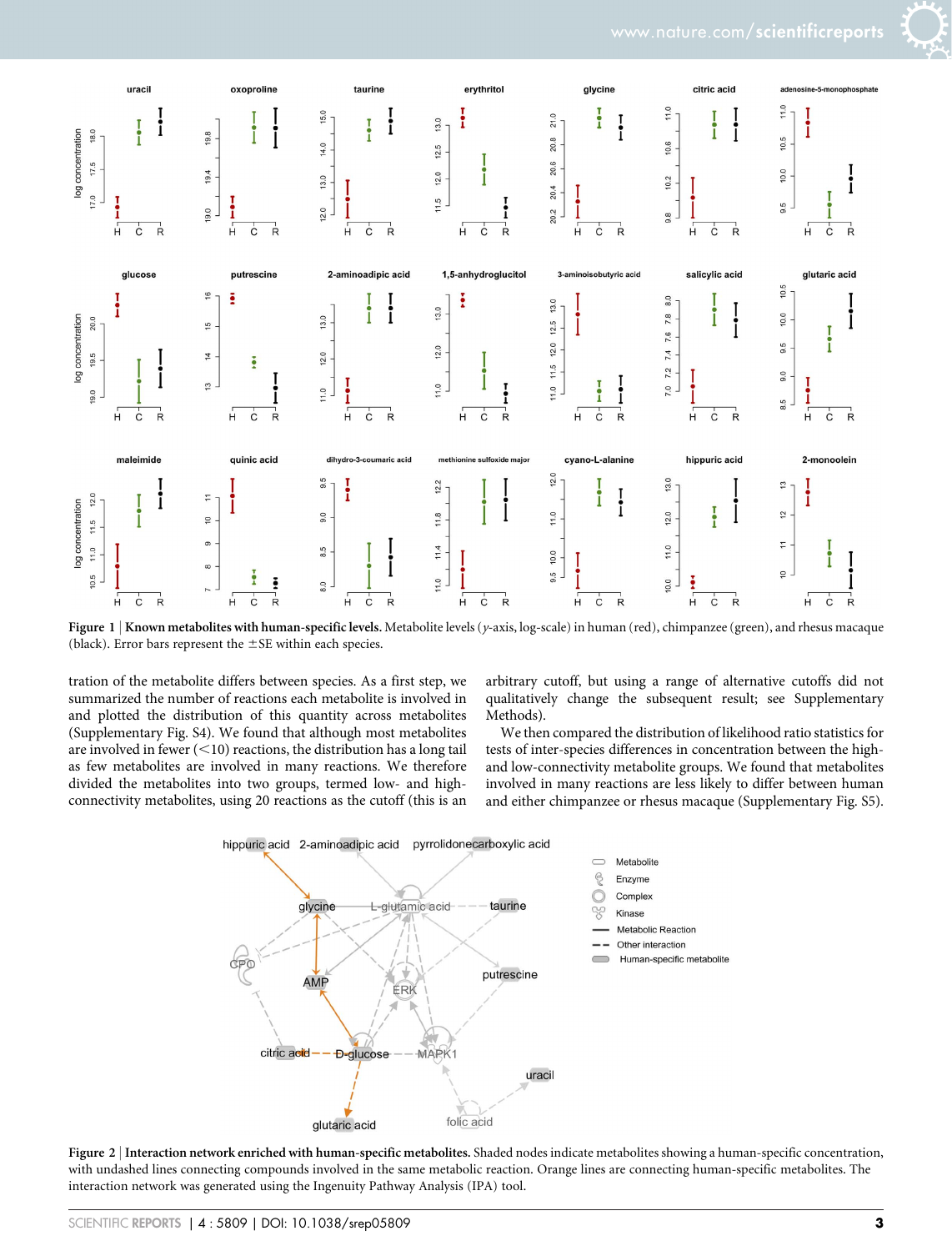This result has an intuitive explanation, as metabolites that are involved in more reactions may be less likely to be affected by perturbations in other parts of the network. In principle, this is similar to the observation that proteins that are involved in many cellular interactions evolve slower than proteins involved in only few interactions<sup>22</sup>. Our observations suggest an equivalent hypothesis may be true considering metabolic compounds; namely, that the concentration of metabolites is less likely to be different among species when they are involved in multiple reactions.

Next, we tested whether metabolites that are involved in the same reactions tend to have similar patterns across species. To examine this, we first calculated the pairwise correlation of metabolite concentrations across individuals within species. We then incorporated information from KEGG on metabolites that are involved in the same reaction, and examined the distribution of pairwise correlation values. We found that, in all three species, there is a significantly higher correlation between the concentrations of pairs of metabolites involved in the same reaction compared to metabolites involved in different reactions (see Fig. 3a–c, Supplementary Methods, Supplementary Fig. S6; permutation  $P \le 6 \times 10^{-3}$ ). This observation suggests that the rate of many metabolic reactions is tightly regulated across individuals.

To assess whether there is a similar correlated change in metabolite concentration across species, we focused on metabolites whose concentration significantly (FDR  $<$  0.05) differs between human and chimpanzee, and examined the direction of change in concentration (i.e., which species has a higher level). We found that the concentrations of  $\sim$ 75% of metabolite pairs involved in the same reaction change in the same direction across species, compared to  $\sim$  50% of pairs of metabolite not involved in the same reaction (Fig. 3d;  $P \leq$ 0.02 by Fisher's exact test). We observed the same pattern when we considered metabolite pairs where at least one metabolite shows significant difference in concentration between species (Supplementary Fig.  $S7$ ,  $P = 0.015$ ). These results suggest a coordinated inter-species change in the concentration levels of metabolites when they are involved in the same reaction.

A similar observation has been made considering gene expression and sequence divergence levels in yeast<sup>23</sup>. A possible explanation is that this coordinated shift could be a result of a change in a regulator; for example, an enzyme that changed its expression between species could drive a correlated change in concentration levels of the metabolites it controls. In the next section we test this hypothesis using a combination of metabolomics and gene expression data<sup>14</sup>.

Enzyme expression and metabolite concentration differences between species. We combined liver gene expression data from the same eighteen samples<sup>14</sup> with the metabolomics data and the reaction information from KEGG. We identified 1043 enzymes and 1629 enzyme-metabolite associations for which we have the corresponding gene expression and metabolomics data. To examine the correlation between regulatory and metabolomic changes we classified metabolites into two groups (either similar or different across species), based on the evidence that their concentration differs between human and chimpanzee. We then identified the enzymes that control reactions involving the metabolites, excluding enzymes that control reactions in both groups. We then considered the likelihood ratio tests for differences in gene expression levels between human and chimpanzee (as defined in Blekhman et al.<sup>14</sup>) for the transcripts that encode for the enzymes.

We found that enzymes that control reactions involving metabolites whose concentrations significantly differ between human and chimpanzee are also more likely to be differentially expressed between the species (Fig. 4a; t-test  $P = 0.065$ ; permutation  $P =$ 0.017). Though the evidence for a connection between inter-species differences in gene expression levels and the corresponding metabolite concentrations is weak, it is robust. We observed the same pattern regardless of the cutoff used to classify the concentrations of metabolites as different between humans and chimpanzees (Fig. 4b), and when we considered the median difference in estimated expression levels between human and chimpanzee instead of the likelihood ratio statistic (Supplementary Fig. S8). Moreover, enzymes that control reactions involving metabolites whose concentrations significantly differ between human and rhesus macaque are also more likely to be differentially expressed between the species (though this pattern holds only for the 25 metabolites with the strongest evidence for differences in concentration between human and rhesus macaque; Fig. 4c).



Figure 3 | Metabolites involved in the same reactions change their levels in concert within and between species. Cumulative distribution (y-axis) of correlation coefficients across individuals (x-axis) for metabolites involved in the same reaction (orange) and different reactions (grey), within humans (A), chimpanzees (B), and rhesus macaques (C). Below each distribution we show the median pairwise correlation with error bars representing a 95% confidence interval calculated using bootstrapping (1000 resamplings); the difference in medians is significant in all species (human  $P = 6 \times 10^{-3}$ , chimpanzee  $P = 2 \times 10^{-3}$ , and rhesus macaque  $P \le 10^{-3}$ , using a permutation test; see SI Materials and Methods). (D) Proportion of metabolite pairs that change their levels in the same direction in human and chimpanzee, considering pairs where both metabolites are differentially concentrated between the species. The proportion is significantly different between metabolite pairs involved in the same reaction (orange) and different reactions (grey,  $P = 0.019$ using a one-sided Fisher's exact test). See Supplementary Fig. S8 for a similar plot considering pairs where at least one of the metabolites is differentially concentrated between the species. Error bars represent 95% confidence intervals calculated using bootstrap resampling.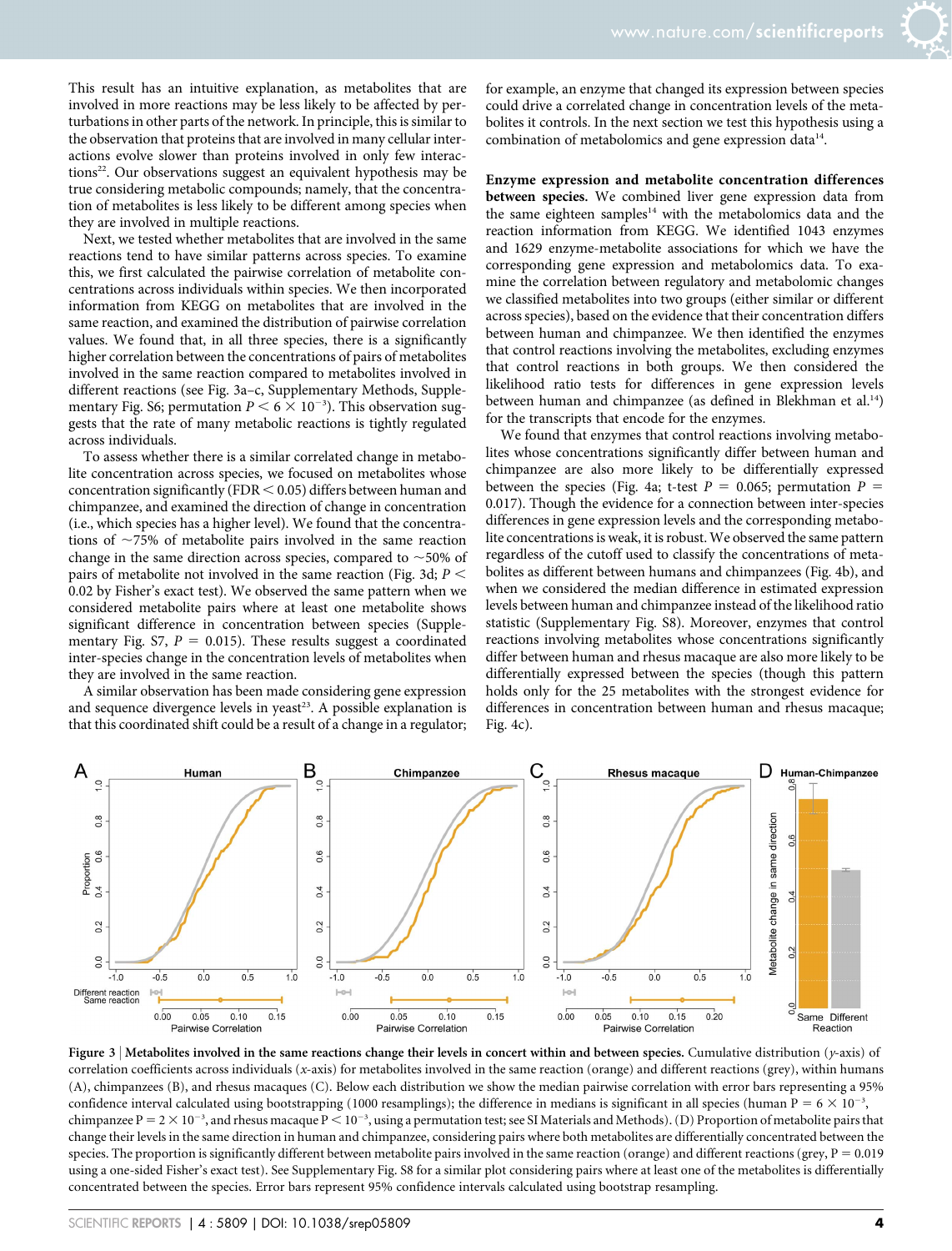To provide further support for the connection between interspecies gene expression differences and changes in metabolite concentrations we performed an additional analysis in which we stratified the data by the gene expression profiles. Since the correspondence between enzymes and metabolites is not symmetric, this analysis complements the previous result (which is based on stratification of the data by the metabolomics profiles; Fig. 4). Using this

complimentary approach we again found that the concentrations of metabolites associated with enzymes that are differentially expressed between human and chimpanzee are more likely to differ between the species (Fig. 5a; permutation  $P = 0.026$ ). This observation is robust with respect to the cutoff used to classify gene expression differences between the species (Fig. 5b). In fact, with more stringent cutoffs to classify inter-species gene expression differences we



Figure 4 | Metabolites that are differentially concentrated between species are more likely to be involved in reactions catalyzed by enzymes that are differentially expressed between species. (A) Cumulative distribution of likelihood ratios (LR) for differential expression (DE, x-axis) for enzymes associated with differentially concentrated (DC, blue) and non-DC (grey) metabolites. The panel within the plot illustrates the medians of the two distributions with 95% confidence intervals calculated using bootstrapping (see SI Materials and Methods). (B,C) The LR of enzymes associated with DC and non-DC metabolites (y-axis) is plotted for multiple cutoffs defining DC (x-axis) in human compared to chimpanzee (B) and rhesus macaque (C).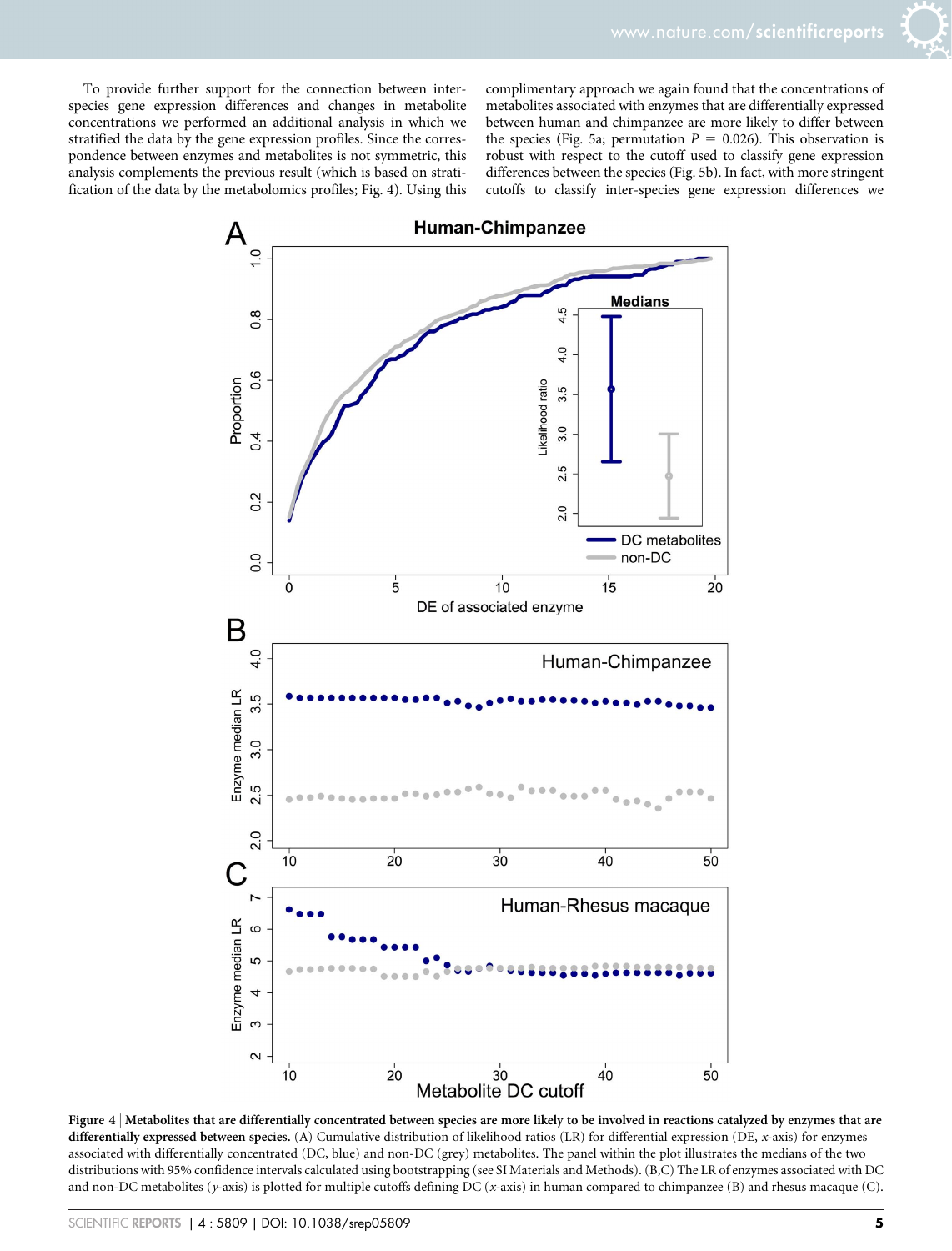observed larger differences in the concentrations of the corresponding metabolites. In other words, there is a clear positive correlation between levels of enzyme differential expression and differences in the concentration of associated metabolites (Fig. 5B; correlation  $P$  <  $10^{-4}$ ).

#### Discussion

We described a comparative analysis of metabolic profiles in the livers of humans, chimpanzees, and rhesus macaques. Our results point to widespread human-specific shifts in liver metabolite concentrations, consistent with recent changes in diet in human evolution. We found that many of the 21 metabolites showing human-specific levels are directly related to documented differences in diets between the species; for example, erythritol, glucose, mono olein, and quinic acid, which have dietary sources unique to humans, and have significantly higher levels in the human liver.

We note that while the natural diets of chimpanzees and rhesus macaques differ, their diets in research colonies, where our samples were collected, are largely similar, which may have intensified the human-specific effect we observed. Moreover, environmental effects that are not diet-related, such as differences in age and sex, may have had an influence on some of the patterns that we discovered as well.

Although sex has been shown to be correlated with differences in gene expression between species<sup>13</sup>, we did not identify a significant sex effect when including sex as a covariate in our model (see supplementary methods). However, we note that the number of individuals from each sex is small, and the study may be underpowered to detect differences between sexes within each species. The gut microbiota, which has been associated with several metabolic phenotypes<sup>24</sup>, presents another dimension of environmental variability that may have an effect on liver metabolism and gene expression. We expect that impact of environmental effects, including diet and the gut microbiome, on metabolic and gene expression profiles, would be the focus of follow-up studies. An especially intriguing direction is the use of computational models that incorporate and assess the contribution of genetic and environmental factors to explaining variability in molecular phenotypes.

The technique used to quantify metabolite concentrations in our study was GC-TOF MS, as this technique yields the largest overview over metabolites smaller than approximately 500 Da, especially the diversity of carbohydrates (mono-, di- and trisaccharides), sugar alcohols, hydroxyl acids (including intermediates of the tricarboxylic acid cycle), amino acids, aromatics, free fatty acids, and ranges of miscellaneous compounds such as purines and pyrimidines. While there is overlap in metabolite coverage with complementary techniques such as liquid chromatography/mass spectrometry, GC-TOF MS is superior in separating isomeric compounds such as fructose and glucose and has better command over data processing software such as mass spectral deconvolution, data processing algorithms<sup>25</sup> and mass spectral libraries<sup>26</sup>. As every other metabolomic technique, GC-TOF MS is limited in scope; for example, complex lipids such as phosphatidylcholines or thermodegradable metabolites like ATP cannot be analyzed this way. Therefore, this technique may not give a complete picture of the metabolome, and certain metabolites that have an effect on liver function may not be represented in our dataset due to the limitations of the this technology.

Although very little is known about how metabolic profiles differ between species in the liver, Fu et al. have recently performed similar metabolic profiling in the brains of multiple primates, and found a few metabolites with inter-species differences<sup>27</sup>. Considering the 38 metabolites that were included in the analysis by Fu et al. as well as the current study, we found that seven have a human-specific pattern in the brain and four in the liver (Supplementary Table S6). Of those, two show a human-specific pattern in both tissues: taurine and oxoproline. However, the directionality of the taurine inter-species pattern in liver and brain is not consistent and the overlap in the two studies is in any case not larger than is expected by chance (Fisher's exact test  $P > 0.3$ ).

Although it is clear that some metabolic differences are due to changes in diet between species, we also found a significant correlation between changes in metabolite concentrations and inter-species differences in the expression of the genes corresponding to the relevant metabolic enzymes in the liver. The observation that enzymes that are differentially expressed are more likely to control reactions



Figure 5 | Higher enzyme differential expression between species predicts a higher level of differential concentration for metabolites involved in the same reaction. (A) Mean LR (y-axis) for DC between human and chimpanzee in metabolites associated with enzymes that are DE (green) and non-DE (grey). Error bars correspond to 95% confidence intervals calculated using bootstrapping (see SI Materials and Methods). (B) The difference between the means described in A (y-axis) for multiple cutoffs to define enzyme DE (x-axis). The dashed line represents a linear regression of the plotted values (correlation significance is  $P = 1.37 \times 10^{-5}$ ).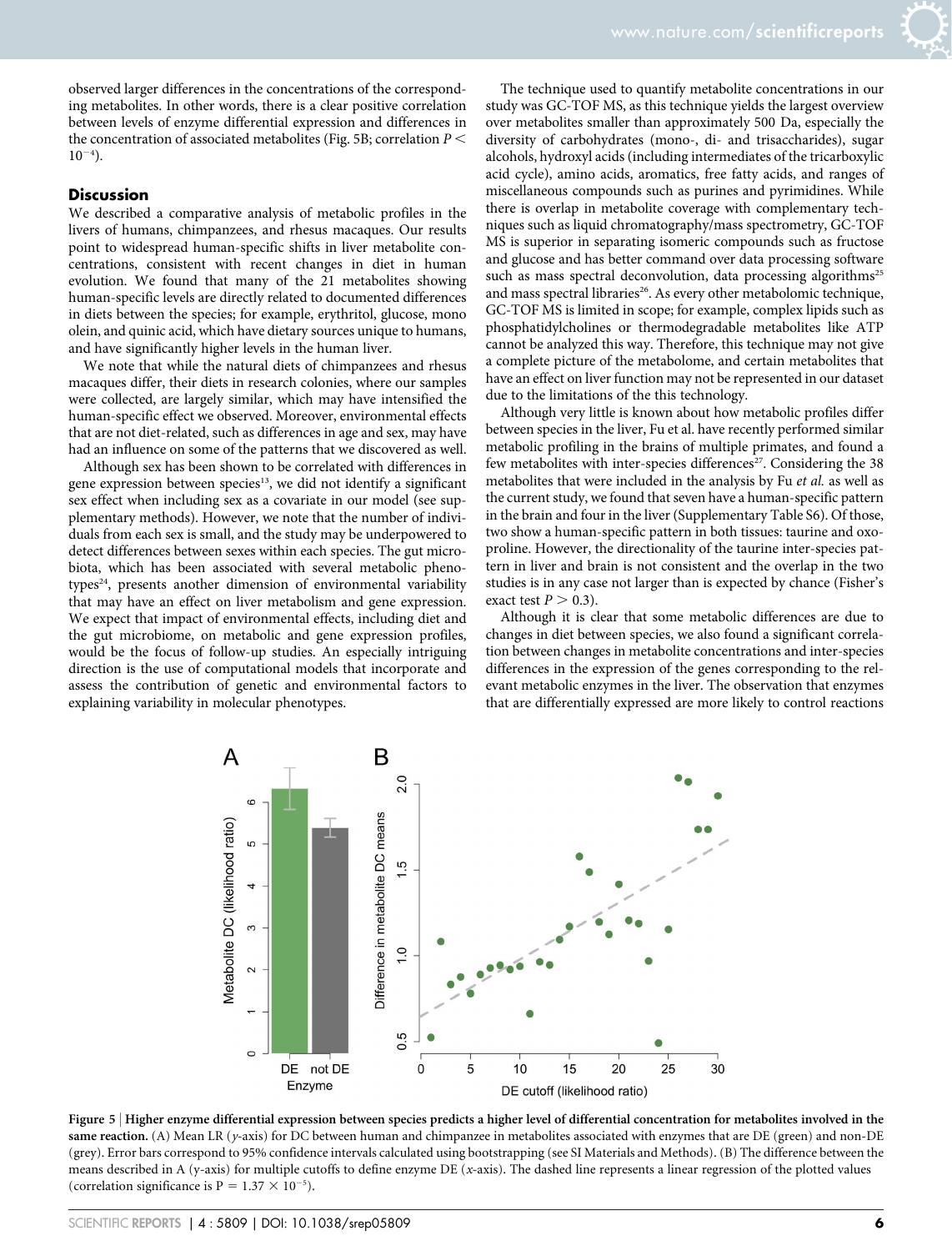that involve differentially concentrated metabolites supports the notion that difference in gene regulation between species likely have a functional impact on downstream differences in metabolic pathways and processes. At this time, however, we cannot distinguish between specific changes in gene regulation between species that are the result of a transient response (e.g., as has been observed in mice fed different diets<sup>28</sup>) from those that result from evolutionary differences in diets. However, we note that among the enzymes that directly interact with diet-related metabolites in Fig. 1, only one enzyme (trehalase, which hydrolyses trehalose) is differentially expressed between species. This supports the notion that the differential expression patterns we observe may not be a transient response to immediate dietary differences.

Moreover, a correlation between inter-primate differences in enzyme expression and metabolite concentration was also observed in the brain<sup>27</sup>. This pattern, which is less likely to be a response to inter-species differences in diet<sup>28</sup>, is similar to the one observed here and thus might indicate that a genetic basis for such differences is likely. In addition, cis-regulatory regions of nutrition-related genes show strong evidence for positive selection during human evolution<sup>15</sup>, providing further support for a role for gene regulatory adaptations in facilitating the vast dietary shift in recent human evolution.

In summary, our results suggest an interesting link between human dietary transitions, metabolite concentrations, and gene regulatory processes. Since humans and primates are not experimental models, we cannot distinguish between genetic and purely environmental effects that underlie inter-species differences in metabolite concentrations. Nevertheless, our observations are consistent with previous lines of work suggesting that shifts in diet have had important consequences during human evolution.

#### Methods

Primate samples. Liver samples from non-human primates were collected at necropsy, within four hours of death, by the Yerkes primate center, the Southwest Foundation for Biomedical Research, and MD Anderson Cancer Center. Additional primate tissues were given to us by Anne Stone (Arizona State University). In all cases, non-human primate research was approved by the IACUC at the appropriate institution, and all experiments were performed in accordance with relevant guidelines and regulations. We collected liver tissue samples from adult chimpanzees and rhesus macaques that died of natural causes (such as accidents or fights) or were euthanized due to an illness unrelated to liver. The human adult liver samples were collected for us by the National Disease Research Interchange (NDRI), and by the pathology department at Yale University. The study was exempt from IRB as the human samples were collected post-mortem and de-identified. Detailed information about all samples is available in Table S2. Tissue samples were immediately frozen and maintained at  $-80C$ . From each liver sample, we excised three small tissue pieces, each  $\sim$  100 mg, from different sections of the original, larger sample. This step was conducted on dry ice to avoid thawing the samples.

Metabolomics experiment. Detailed description of the methods is available in Supplementary Methods. Briefly, eighteen liver samples were collected from adult humans, chimpanzees, and rhesus macaques, with six individuals from each species. 2 mg fresh weight of frozen liver tissues were homogenized using a Retsch ball mill and subsequently extracted with 1 ml of a carefully degassed  $-20^{\circ}$ C cold isopropanol/acetonitrile/water mixture (3:3:2, v/v/v) for 5 min at 4°C. After centrifugation, half of the supernatant was dried and metabolites were derivatized by methoximation and trimethylsilylation as published previously<sup>25</sup>. 0.5 ul of sample was injected into multi-baffled liners and automatic liner exchange for every 10 samples into a Gerstel CIS cold injector at an initial temperature of  $50^{\circ}$ C (ramped by  $12^{\circ}$ C sec<sup>-1</sup> to 250 $^{\circ}$ C) with 25 s splitless time during injection. Chromatography was performed on an Agilent 6890 gas chromatograph with a Restek 30 m  $\times$  0.25 mm i.d.  $\times$  0.25 um Rtx-5Sil MS column with 10 m integrated guard column at a constant flow of Helium of 1 ml min<sup>-1</sup> starting at 50°C for 1 min, and then ramped at 20°C min<sup>-1</sup> to 330°C. Electron ionization mass spectra were acquired at 70 eV from m/z 85–500 at 20 spectra  $s^{-1}$  for 20 min run times. Chromatogram acquisition, data handling, automated peak deconvolution, and export of spectra was automatically performed by the Leco ChromaTOF software (v2.32). Data were further processed using the algorithms implemented in the open-source BinBase metabolome database<sup>16</sup>. Metabolites were identified using the Fiehnlib libraries<sup>26</sup> and missing values were replaced from baseline-subtracted raw data for each individual compound using the BinBase algorithm. The final dataset used here included 399 metabolites detected in all samples, of which 177 had an associated name, and 153 were also found in the KEGG database.

Statistical analysis. The data were quantile-normalized, and following a principal component analysis we excluded three outlier measurements, and also corrected possible technical artifacts. To identify metabolites that are differentially concentrated between species, the final metabolite data were fitted with a mixedeffects linear model with fixed effect for species and a random effect for individuals. We calculated the ratio of likelihoods of this full model to that of a reduced model, which assumes a similar concentration between each pair of species. We then used this likelihood ratio to estimate a P-value for differential concentration between species (Supplementary Methods). We used expression data that we have previously collected and analyzed for the same samples for which we have metabolomics data<sup>14</sup> All metabolic pathway information was downloaded from the KEGG database<sup>18</sup>. To identify pathways enriched among metabolites with a human-specific pattern, we used the Fisher's combined P-value across all metabolites in each pathway, as well as the Ingenuity Pathway Analysis tool [\(http://www.ingenuity.com/](http://www.ingenuity.com)).

- 1. Luca, F., Perry, G. H. & Di Rienzo, A. Evolutionary adaptations to dietary changes. Annu Rev Nutr 30, 291–314 (2010).
- 2. Copeland, L., Blazek, J., Salman, H. & Tang, M. C. Form and functionality of starch. Food Hydrocoll 23, 1527–1534 (2009).
- 3. Hohmann, G., Robbins, M. & Boesch, C. Feeding ecology in apes and other primates: ecological, physical, and behavioral aspects. Vol. Cambridge (Cambridge University Press, 2006).
- 4. Wrangham, R. & Conklin-Brittain, N. 'Cooking as a biological trait'. Comparative biochemistry and physiology. Part A, Molecular & integrative physiology 136, 35–46 (2003).
- 5. Aiello, L. C. & Wheeler, P. The Expensive-Tissue Hypothesis: The Brain and the Digestive System in Human and Primate Evolution. Curr Anthropol 36, 199–221 (1995).
- 6. Bersaglieri, T. et al. Genetic signatures of strong recent positive selection at the lactase gene. Am J Hum Genet 74, 1111–1120, doi:10.1086/421051 (2004).
- Sebastio, G. et al. Control of lactase in human adult-type hypolactasia and in weaning rabbits and rats. Am J Hum Genet 45, 489-497 (1989).
- 8. Tishkoff, S. A. et al. Convergent adaptation of human lactase persistence in Africa and Europe. Nat Genet 39, 31–40, doi:10.1038/ng1946 (2007).
- 9. Enattah, N. S. et al. Independent introduction of two lactase-persistence alleles into human populations reflects different history of adaptation to milk culture. Am J Hum Genet 82, 57–72, doi:10.1016/j.ajhg.2007.09.012 (2008).
- 10. Gilad, Y., Oshlack, A., Smyth, G. K., Speed, T. P. & White, K. P. Expression profiling in primates reveals a rapid evolution of human transcription factors. Nature 440, 242–245 (2006).
- 11. Caceres, M. et al. Elevated gene expression levels distinguish human from nonhuman primate brains. Proc Natl Acad Sci U S A 100, 13030-13035 (2003).
- 12. Enard, W. et al. Intra- and interspecific variation in primate gene expression patterns. Science 296, 340–343 (2002).
- 13. Blekhman, R., Marioni, J. C., Zumbo, P., Stephens, M. & Gilad, Y. Sex-specific and lineage-specific alternative splicing in primates. Genome Res 20, 180–189 (2010).
- 14. Blekhman, R., Oshlack, A., Chabot, A. E., Smyth, G. K. & Gilad, Y. Gene Regulation in Primates Evolves under Tissue-Specific Selection Pressures. PLoS Genet 4, e1000271 (2008).
- 15. Haygood, R., Fedrigo, O., Hanson, B., Yokoyama, K. D. & Wray, G. A. Promoter regions of many neural- and nutrition-related genes have experienced positive selection during human evolution. Nat Genet 39, 1140-1144, doi:10.1038/ng2104  $(2007)$
- 16. Fiehn, O., Wohlgemuth, G. & Scholz, M. Setup and annotation of metabolomic experiments by integrating biological and mass spectrometric metadata. Proc. Lect. Notes Bioinformatics 3615, 224–239, doi:10.1007/11530084\_18 (2005).
- 17. Ji, Y. et al. Glycine and a glycine dehydrogenase (GLDC) SNP as citalopram/ escitalopram response biomarkers in depression: pharmacometabolomicsinformed pharmacogenomics. Clin Pharmacol Ther 89, 97–104, doi:10.1038/ clpt.2010.250 (2011).
- 18. Kanehisa, M., Goto, S., Sato, Y., Furumichi, M. & Tanabe, M. KEGG for integration and interpretation of large-scale molecular data sets. Nucleic Acids Res 40, D109–114, doi:10.1093/nar/gkr988 (2012).
- 19. Reymond, P. & Farmer, E. E. Jasmonate and salicylate as global signals for defense gene expression. Curr Opin Plant Biol 1, 404–411 (1998).
- 20. Swain, A. R., Dutton, S. P. & Truswell, A. S. Salicylates in foods. J Am Diet Assoc 85, 950–960 (1985).
- 21. Blacklock, C. J. et al. Salicylic acid in the serum of subjects not taking aspirin. Comparison of salicylic acid concentrations in the serum of vegetarians, nonvegetarians, and patients taking low dose aspirin. J Clin Pathol 54, 553–555, doi:10.1136/jcp.54.7.553 (2001).
- 22. Fraser, H. B., Hirsh, A. E., Steinmetz, L. M., Scharfe, C. & Feldman, M. W. Evolutionary rate in the protein interaction network. Science 296, 750–752, doi:10.1126/science.1068696 (2002).
- 23. Chen, Y. & Dokholyan, N. V. The coordinated evolution of yeast proteins is constrained by functional modularity. Trends Genet 22, 416–419, doi:10.1016/ j.tig.2006.06.008 (2006).
- 24. McHardy, I. H. et al. Integrative analysis of the microbiome and metabolome of the human intestinal mucosal surface reveals exquisite inter-relationships. Microbiome 1, 17, doi:10.1186/2049-2618-1-17 (2013).